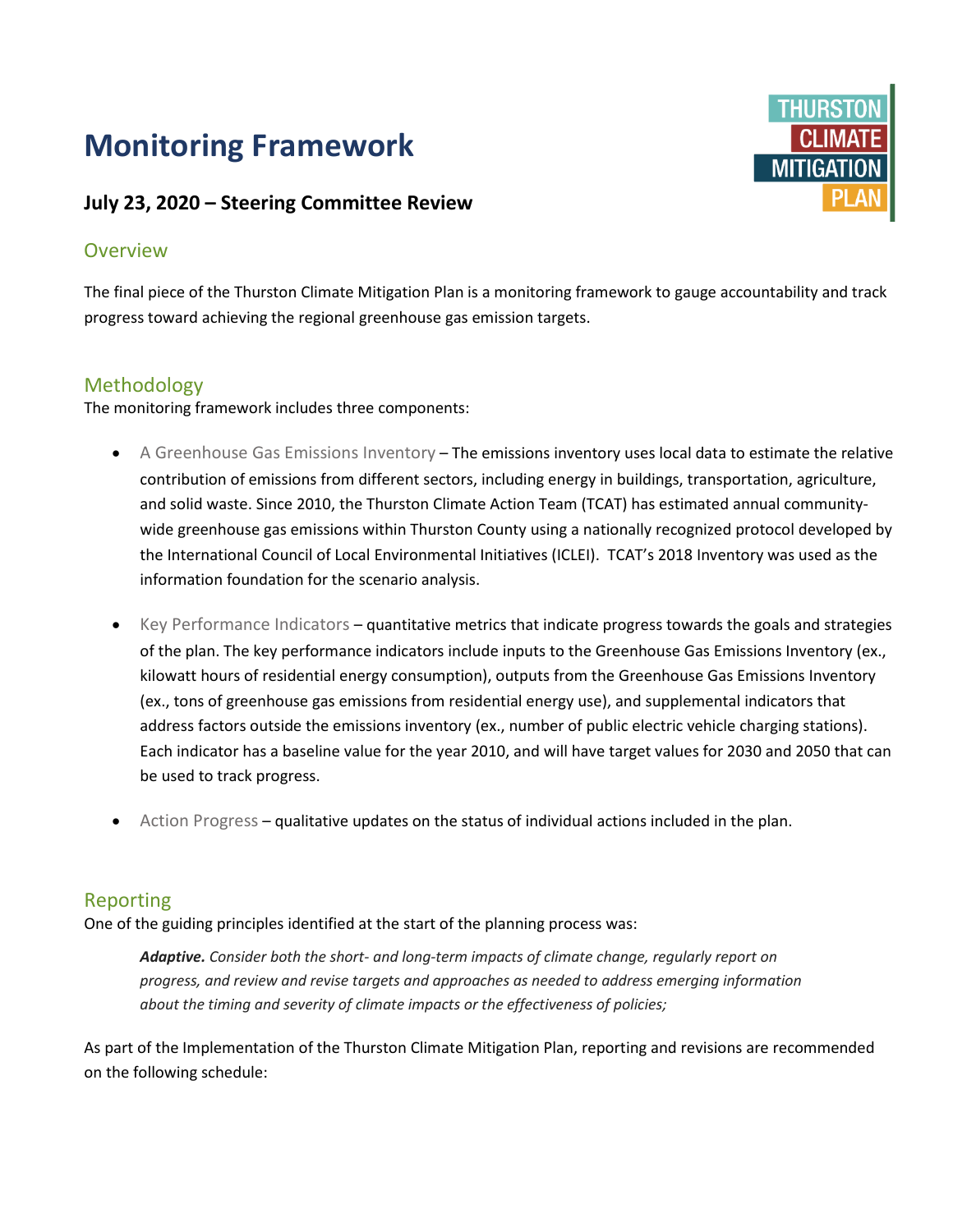Thurston Climate Mitigation Plan Implementation Strategy – July 23, 2020

#### Annually

- Greenhouse Gas Emissions Inventory
- Key Performance Indicators note: some indicators may be updated less frequently depending on data availability, aiming for every 3-5 years at a minimum.
- Priority Actions

#### Every 2 Years

• Minor updates to actions; set priority actions for next two-year cycle

#### Every 4-5 Years

• Substantial updates to strategies and actions

#### Every 8-10 Years

• Full review and update of the Thurston Climate Mitigation Plan

The Monitoring Program is anticipated to be managed by Thurston Regional Planning Council, or other entity identified in a Phase 3 Interlocal Agreement, with support from participating jurisdictions. Monitoring progress reports are anticipated to be presented to a future iteration of the Steering Committee, or other entity identified in a Phase 3 Interlocal Agreement, and communicated through an online dashboard viewable to the public.

#### **Attachment:**

- Draft Key Performance Indicators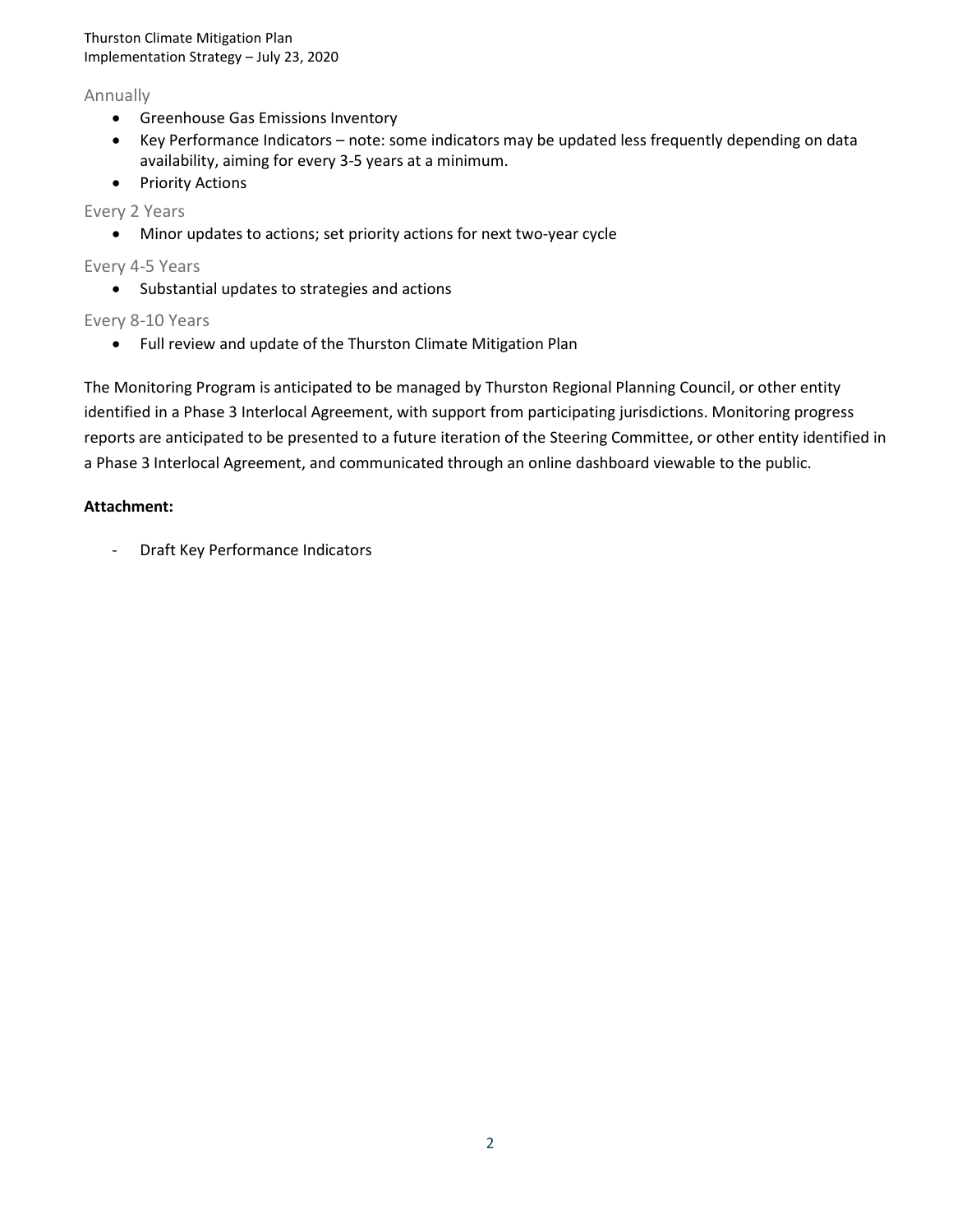**Reporting Year (enter the current year): 2020**

| <b>Focus Area</b>                | <b>Strategies</b>                                  | <b>KPIID</b>     | <b>KPI</b>                                               | Category                    |
|----------------------------------|----------------------------------------------------|------------------|----------------------------------------------------------|-----------------------------|
| <b>Agriculture &amp; Forests</b> | Manage forests to sequester carbon.                | AF1              | Annual tree sequestration (MTCO2e)                       | Supplemental                |
| <b>Agriculture &amp; Forests</b> | Reduce emissions from agricultural practices.      | AF <sub>2</sub>  | Land fertilization (acres)                               | <b>GHG Inventory Input</b>  |
| <b>Agriculture &amp; Forests</b> | Reduce emissions from agricultural practices.      | AF <sub>3</sub>  | Animal farming (# of heads)                              | <b>GHG Inventory Input</b>  |
| <b>Agriculture &amp; Forests</b> | Reduce emissions from agricultural practices.      | AF <sub>4</sub>  | Agriculture GHG emissions (MTCO2e)                       | <b>GHG Inventory Output</b> |
| <b>Agriculture &amp; Forests</b> | Reduce emissions from the urban landscape.         | AF <sub>5</sub>  | Percent tree canopy cover                                | Supplemental                |
| <b>Buildings &amp; Energy</b>    | Convert to cleaner fuel sources.                   | BE <sub>1</sub>  | Total residential natural gas consumption<br>(MMBtu)     | <b>GHG Inventory Input</b>  |
|                                  |                                                    |                  | Per-household residential natural gas                    |                             |
| <b>Buildings &amp; Energy</b>    | Convert to cleaner fuel sources.                   | BE <sub>2</sub>  | consumption (MMBtu/household)                            | <b>GHG Inventory Input</b>  |
| <b>Buildings &amp; Energy</b>    | Convert to cleaner fuel sources.                   | BE <sub>2</sub>  | Residential fuel oil consumption (households)            | <b>GHG Inventory Input</b>  |
| <b>Buildings &amp; Energy</b>    | Convert to cleaner fuel sources.                   | BE <sub>4</sub>  | Residential LPG consumption (households)                 | <b>GHG Inventory Input</b>  |
| <b>Buildings &amp; Energy</b>    | Convert to cleaner fuel sources.                   | BE <sub>5</sub>  | Residential wood consumption (households)                | <b>GHG Inventory Input</b>  |
| <b>Buildings &amp; Energy</b>    | Convert to cleaner fuel sources.                   | BE <sub>6</sub>  | Industrial natural gas consumption (MMBtu)               | <b>GHG Inventory Input</b>  |
| <b>Buildings &amp; Energy</b>    | Convert to cleaner fuel sources.                   | BE <sub>7</sub>  | Commercial natural gas consumption (MMBtu)               | <b>GHG Inventory Input</b>  |
|                                  |                                                    |                  | Commercial natural gas GHG emissions                     |                             |
| <b>Buildings &amp; Energy</b>    | Convert to cleaner fuel sources.                   | BE <sub>8</sub>  | (MTCO <sub>2e</sub> )                                    | <b>GHG Inventory Output</b> |
| <b>Buildings &amp; Energy</b>    | Convert to cleaner fuel sources.                   | <b>BE9</b>       | Industrial natural gas GHG emissions (MTCO2e)            | <b>GHG Inventory Output</b> |
| <b>Buildings &amp; Energy</b>    | Convert to cleaner fuel sources.                   | <b>BE10</b>      | Residential electricity GHG emissions (MTCO2e)           | <b>GHG Inventory Output</b> |
| <b>Buildings &amp; Energy</b>    | Convert to cleaner fuel sources.                   | <b>BE11</b>      | Residential natural gas GHG emissions                    | <b>GHG Inventory Output</b> |
| <b>Buildings &amp; Energy</b>    | Convert to cleaner fuel sources.                   | <b>BE12</b>      | Residential fuel oil GHG emissions (MTCO2e)              | <b>GHG Inventory Output</b> |
| <b>Buildings &amp; Energy</b>    | Convert to cleaner fuel sources.                   | <b>BE13</b>      | Residential LPG GHG emissions (MTCO2e)                   | <b>GHG Inventory Output</b> |
| <b>Buildings &amp; Energy</b>    | Convert to cleaner fuel sources.                   | <b>BE14</b>      | Residential wood GHG emissions (MTCO2e)                  | <b>GHG Inventory Output</b> |
| <b>Buildings &amp; Energy</b>    | Convert to cleaner fuel sources.                   | <b>BE15</b>      | Total natural gas consumption (MMBtu)                    | <b>GHG Inventory Input</b>  |
| <b>Buildings &amp; Energy</b>    | Convert to cleaner fuel sources.                   | <b>BE16</b>      | Proportion of housing units with electric heating<br>(%) | Supplemental                |
| <b>Buildings &amp; Energy</b>    | Convert to cleaner fuel sources.                   | <b>BE17</b>      | Total building energy GHG emissions (MTCO2e)             | <b>GHG Inventory Output</b> |
|                                  |                                                    |                  | <b>Electricity emissions factor</b>                      |                             |
|                                  |                                                    |                  | (MTCO2e/MWh)                                             |                             |
| <b>Buildings &amp; Energy</b>    | Convert to cleaner fuel sources.                   | <b>BE18</b>      |                                                          | <b>GHG Inventory Input</b>  |
| <b>Buildings &amp; Energy</b>    | Convert to cleaner fuel sources.                   | <b>BE19</b>      | Local green power purchases (kWh)                        | Supplemental                |
| <b>Buildings &amp; Energy</b>    | Increase the production of local renewable energy. | BE <sub>20</sub> | Renewable electricity (% of total)                       | Supplemental                |
| <b>Buildings &amp; Energy</b>    | Increase the production of local renewable energy. | <b>BE21</b>      | Grid-supplied renewable electricity (MWh)                | Supplemental                |
| <b>Buildings &amp; Energy</b>    | Increase the production of local renewable energy. | <b>BE22</b>      | Estimated local solar installations (#)                  | Supplemental                |
| <b>Buildings &amp; Energy</b>    | Reduce energy use across building types.           | <b>BE23</b>      | Commercial electricity consumption (kWh)                 | <b>GHG Inventory Input</b>  |
|                                  |                                                    |                  | Per-sf commercial electricity consumption                |                             |
| <b>Buildings &amp; Energy</b>    | Reduce energy use across building types.           | <b>BE24</b>      | (kWh/sf)                                                 | <b>GHG Inventory Input</b>  |
| <b>Buildings &amp; Energy</b>    | Reduce energy use across building types.           | <b>BE25</b>      | Commercial electricity GHG emissions (MTCO2e)            | <b>GHG Inventory Output</b> |
| <b>Buildings &amp; Energy</b>    | Reduce energy use across building types.           | <b>BE26</b>      | Industrial electricity consumption (MWh)                 | <b>GHG Inventory Input</b>  |
| <b>Buildings &amp; Energy</b>    | Reduce energy use across building types.           | <b>BE27</b>      | Industrial electricity GHG emissions (MTCO2e)            | <b>GHG Inventory Output</b> |
| <b>Buildings &amp; Energy</b>    | Reduce energy use across building types.           | <b>BE28</b>      | Total energy consumption (MMBtu)                         | <b>GHG Inventory Input</b>  |
| <b>Buildings &amp; Energy</b>    | Reduce energy use across building types.           | BE <sub>29</sub> | Per-sf commercial energy use (MMBtu/sf)                  | <b>GHG Inventory Input</b>  |
| <b>Buildings &amp; Energy</b>    | Reduce energy use across building types.           | <b>ВЕзо</b>      | Energy-efficient buildings (# LEED certified)            | Supplemental                |
|                                  |                                                    |                  | Percent of population with disproportionate              |                             |
|                                  |                                                    |                  | energy/housing costs as a percentage of                  |                             |
| <b>Buildings &amp; Energy</b>    | Reduce energy use across building types.           | BE31             | household income                                         |                             |
|                                  |                                                    |                  | Residential electricity consumption                      |                             |
| <b>Buildings &amp; Energy</b>    | Reduce energy use in residential buildings.        | BE32             | (KWh/household)                                          | <b>GHG Inventory Input</b>  |
|                                  |                                                    |                  | Residential energy use per capita                        |                             |
| <b>Buildings &amp; Energy</b>    | Reduce energy use in residential buildings.        | <b>BE33</b>      | (MMBtu/household)                                        | <b>GHG Inventory Input</b>  |
|                                  | Conduct education and outreach across climate      |                  | Community participation in TCMP events (#                |                             |
| Cross-Cutting                    | mitigation areas.                                  | CC <sub>1</sub>  | attendees)                                               | Supplemental                |
|                                  | Enhance monitoring and evaluation of climate       |                  | Percent of actions that are completed or                 |                             |
| Cross-Cutting                    | mitigation measures and outcomes.                  | CC <sub>2</sub>  | underway                                                 | Supplemental                |